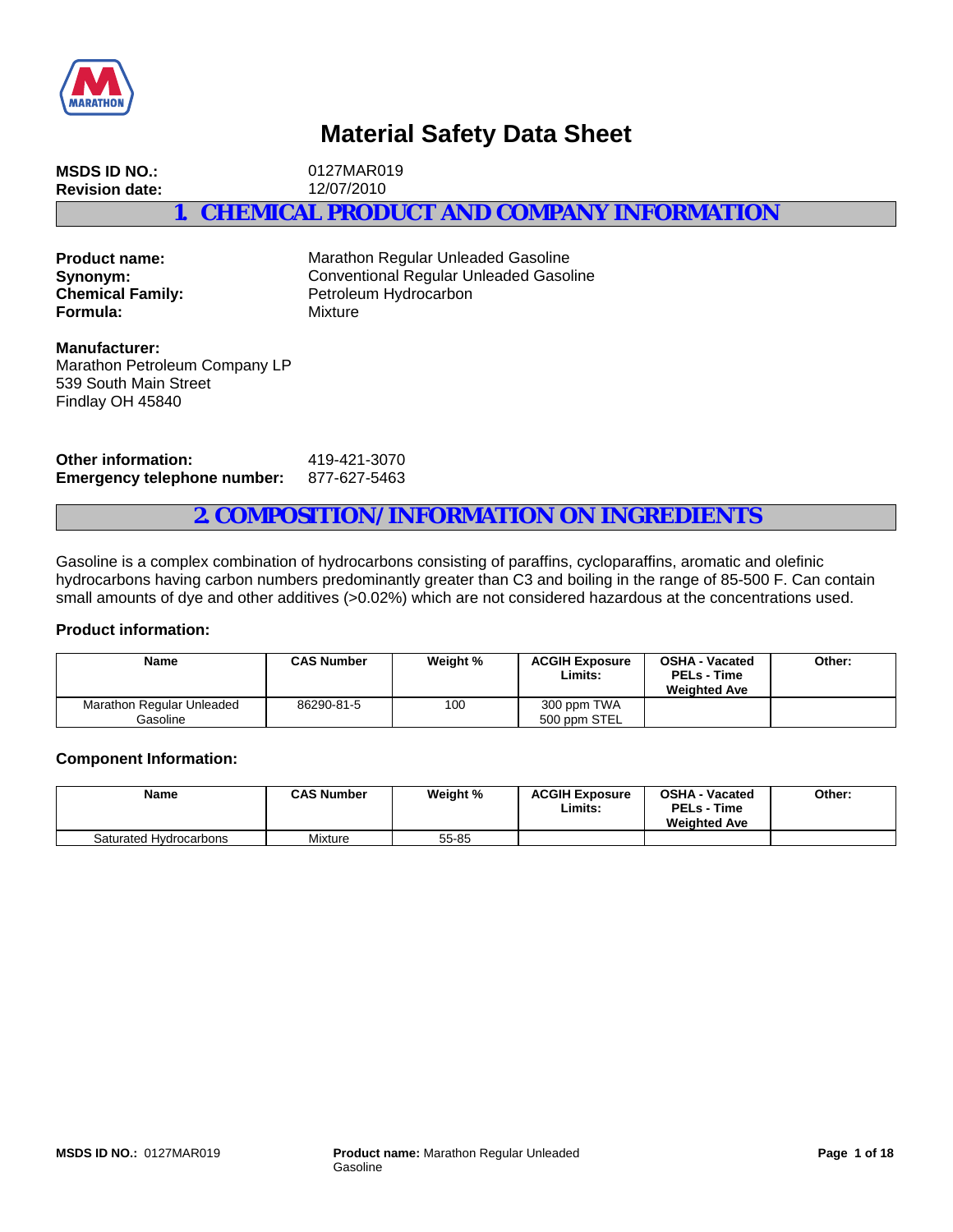| <b>Name</b>              | <b>CAS Number</b> | Weight %    | <b>ACGIH Exposure</b><br>Limits:                                                                                             | <b>OSHA - Vacated</b><br><b>PELs - Time</b><br><b>Weighted Ave</b>                                     | Other:                                                                                                                         |
|--------------------------|-------------------|-------------|------------------------------------------------------------------------------------------------------------------------------|--------------------------------------------------------------------------------------------------------|--------------------------------------------------------------------------------------------------------------------------------|
| Aromatic Hydrocarbons    | Mixture           | $10 - 40$   |                                                                                                                              |                                                                                                        |                                                                                                                                |
| Unsaturated Hydrocarbons | Mixture           | $1 - 15$    |                                                                                                                              |                                                                                                        |                                                                                                                                |
| Toluene                  | 108-88-3          | $1 - 15$    | 20 ppm TWA                                                                                                                   | $= 100$ ppm TWA<br>$=$ 375 mg/m <sup>3</sup> TWA<br>$= 150$ ppm STEL<br>$=$ 560 mg/m <sup>3</sup> STEL |                                                                                                                                |
| Xylene                   | 1330-20-7         | $2 - 10$    | 100 ppm TWA<br>150 ppm STEL                                                                                                  | $= 100$ ppm TWA<br>$= 435$ mg/m <sup>3</sup> TWA<br>$= 150$ ppm STEL<br>$= 655$ mg/m <sup>3</sup> STEL |                                                                                                                                |
| 1,2,4-Trimethylbenzene   | $95 - 63 - 6$     | $1 - 5$     | $= 25$ ppm TWA                                                                                                               | $= 125$ mg/m <sup>3</sup> TWA<br>$= 25$ ppm TWA                                                        |                                                                                                                                |
| Benzene                  | $71-43-2$         | $0.5 - 3.5$ | Skin - potential<br>significant contribution<br>to overall exposure by<br>the cutaneous route<br>0.5 ppm TWA<br>2.5 ppm STEL | $= 25$ ppm Ceiling<br>$= 10$ ppm TWA<br>$= 50$ ppm STEL                                                | <b>OSHA Exposure Limit</b><br>as specified in<br>1910.1028:<br>$=1.0$ ppm TWA<br>$= 5$ ppm STEL<br>$= 0.5$ ppm Action<br>Level |
| Hexane                   | 110-54-3          | $0 - 3$     | Skin - potential<br>significant contribution<br>to overall exposure by<br>the cutaneous route<br>50 ppm TWA                  | $= 180$ mg/m <sup>3</sup> TWA<br>$= 50$ ppm TWA                                                        |                                                                                                                                |
| Ethyl Benzene            | $100 - 41 - 4$    | $0.5 - 2.0$ | 100 ppm TWA<br>125 ppm STEL                                                                                                  | $= 100$ ppm TWA<br>$= 435$ mg/m <sup>3</sup> TWA<br>$= 125$ ppm STEL<br>$=$ 545 mg/m <sup>3</sup> STEL |                                                                                                                                |
| Naphthalene              | $91 - 20 - 3$     | $0.1 - 0.5$ | Skin - potential<br>significant contribution<br>to overall exposure by<br>the cutaneous route<br>10 ppm TWA<br>15 ppm STEL   | $= 10$ ppm TWA<br>$=$ 50 mg/m <sup>3</sup> TWA<br>$= 15$ ppm STEL<br>$= 75$ mg/m <sup>3</sup> STEL     |                                                                                                                                |

Notes: **Notes:** The manufacturer has voluntarily elected to reflect exposure limits contained in OSHA's 1989 air contaminants standard in its MSDS's, even though certain of those exposure limits were vacated in 1992.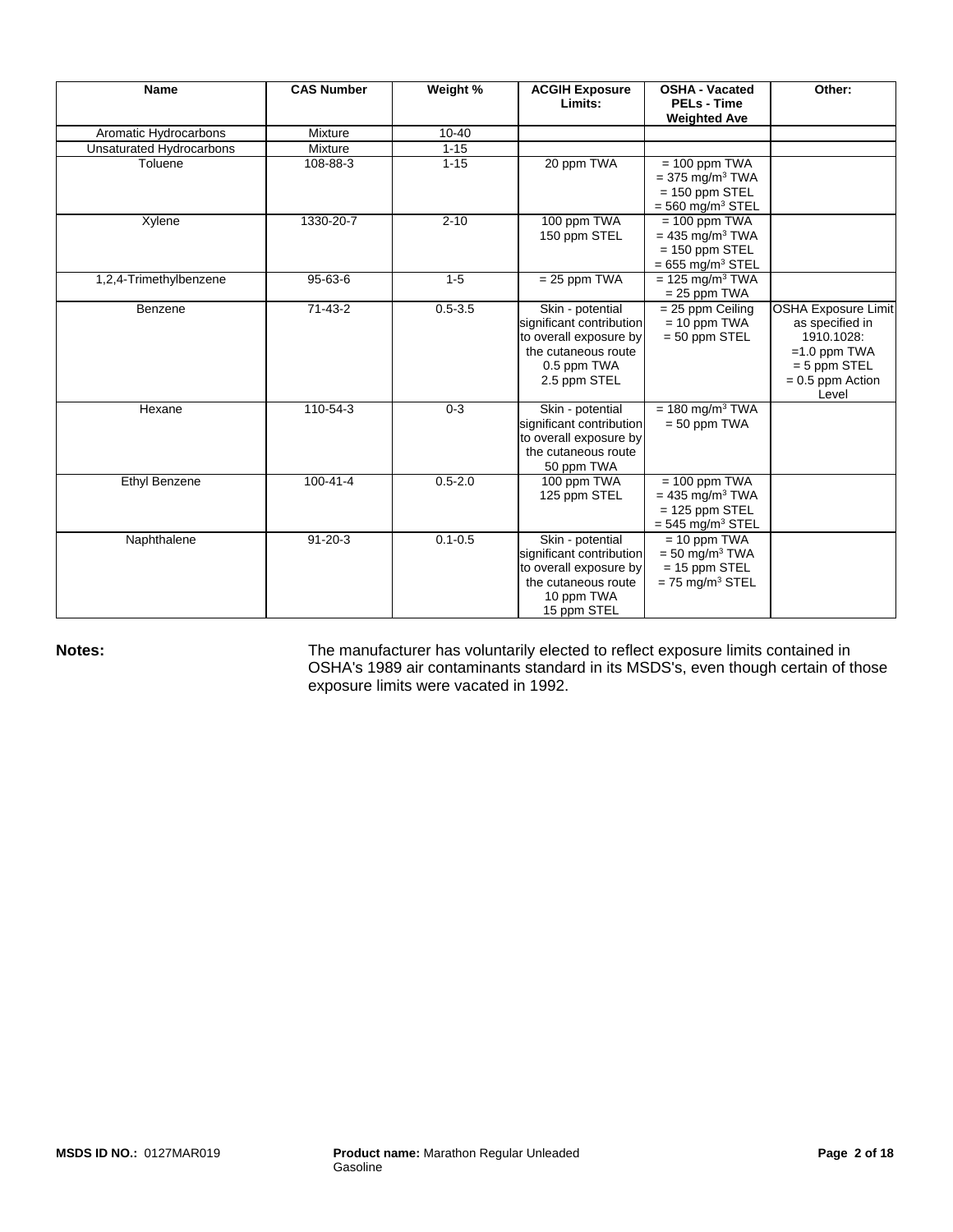# 3. HAZARDS IDENTIFICATION

# **EMERGENCY OVERVIEW**

DANGER!

#### FUMES MAY CAUSE EYE AND RESPIRATORY IRRITATION. MAY BE HARMFUL OR FATAL IF SWALLOWED MAY CAUSE LUNG DAMAGE OVEREXPOSURE MAY CAUSE CNS DEPRESSION BREATHING HIGH CONCENTRATIONS CAN CAUSE IRREGULAR HEARTBEATS WHICH MAY BE FATAL

#### DANGER - CONTAINS BENZENE - MAY CAUSE CANCER CAN CAUSE LEUKEMIA AND OTHER BLOOD DISORDERS. POTENTIAL REPRODUCTIVE HAZARD SEE TOXICOLOGICAL INFORMATION SECTION FOR MORE INFORMATION

EXTREMELY FLAMMABLE LIQUID AND VAPOR VAPOR MAY CAUSE FLASH FIRE OR EXPLOSION MATERIAL MAY ACCUMULATE STATIC CHARGE

## **STABLE**

#### **Inhalation:**

Breathing high concentrations may be harmful.

May cause central nervous system depression or effects. Symptoms may include headache, excitation, euphoria, dizziness, incoordination, drowsiness, light-headedness, blurred vision, fatigue, tremors, convulsions, loss of consciousness, coma, respiratory arrest and death, depending on the concentration and duration of exposure. Breathing high concentrations of this material, for example, in a confined space or by intentional abuse, can cause irregular heartbeats which can cause death. See Toxicological Effects (Section 11) for more information.

### **Ingestion:**

Swallowing this material may be harmful.

May cause irritation of the mouth, throat and gastrointestinal tract.

May cause central nervous system depression or effects. Symptoms may include salivation, pain, nausea, vomiting and diarrhea. Exposure may also cause central nervous system symptoms similar to those listed under "Inhalation" (see Inhalation section).

## **Skin contact:**

Contact may cause reddening, itching and inflammation.

Skin contact may cause harmful effects in other parts of the body.

## **Eye contact:**

Contact may cause pain and severe reddening and inflammation of the conjunctiva. Effects may become more serious with repeated or prolonged contact.

### **Carcinogenic Evaluation:**

#### **Product information:**

| <b>Name</b>               | <b>IARC</b>         | <b>NTP</b>          | <b>ACGIH -</b>          | <b>OSHA - Select</b> |
|---------------------------|---------------------|---------------------|-------------------------|----------------------|
|                           | Carcinogens:        | <b>Carcinogens:</b> | Carcinogens:            | <b>Carcinogens:</b>  |
| Marathon Regular Unleaded | A2 - Possible Human |                     | A3 - Confirmed Animal   |                      |
| Gasoline                  | Carcinogen          |                     | Carcinogen with Unknown |                      |
| 86290-81-5                |                     |                     | Relevance to Humans     |                      |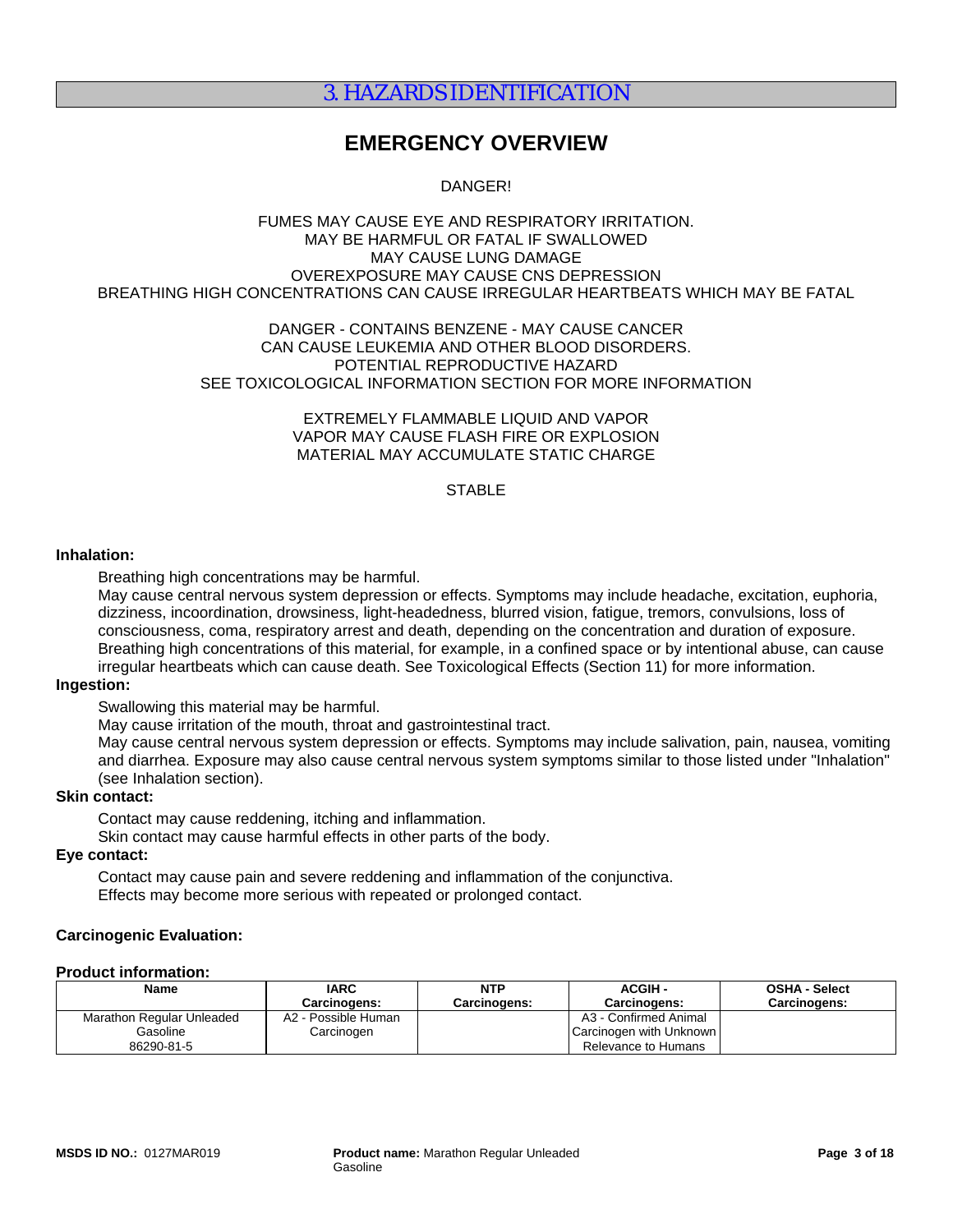**Notes:** The International Agency for Research on Cancer (IARC) has determined that there is inadequate evidence for the carcinogenicity of gasoline in humans. IARC determined that limited evidence of carcinogenicity in animals exists. IARC`s overall evaluation of gasoline, in spite of limited carcinogenicity evidence, has resulted in the IARC designation of gasoline as possibly carcinogenic to humans (Group 2B) because gasoline contains benzene.

> IARC has determined that there is inadequate evidence for the carcinogenicity of gasoline engine exhaust in humans or animals. However, IARC`s overall evaluation on gasoline engine exhaust, in spite of the absence of carcinogenicity data, has resulted in the IARC designation of gasoline engine exhaust as possibly carcinogenic to humans (Group 2B) because of the presence of certain engine exhaust components.

### **Component Information:**

| <b>Name</b>          | <b>IARC</b>                                 | <b>NTP</b>                                         | <b>ACGIH-</b>              | <b>OSHA - Select</b> |
|----------------------|---------------------------------------------|----------------------------------------------------|----------------------------|----------------------|
|                      | Carcinogens:                                | Carcinogens:                                       | Carcinogens:               | Carcinogens:         |
| Toluene              |                                             | male rat-no evidence;                              | A4 - Not Classifiable as a |                      |
| 108-88-3             |                                             | female rat-no evidence;                            | Human Carcinogen           |                      |
|                      |                                             | male mice-no evidence;                             |                            |                      |
|                      |                                             | female mice-no evidence                            |                            |                      |
| Xylene               |                                             | male rat-no evidence;                              | A4 - Not Classifiable as a |                      |
| 1330-20-7            |                                             | female rat-no evidence:                            | Human Carcinogen           |                      |
|                      |                                             | male mice-no evidence;                             |                            |                      |
| Benzene              |                                             | female mice-no evidence                            | A1 - Confirmed Human       | Present              |
| $71 - 43 - 2$        | Supplement 7 [1987],<br>Monograph 29 [1982] | Known Human Carcinogen<br>male rat-clear evidence; |                            |                      |
|                      |                                             | female rat-clear evidence;                         | Carcinogen                 |                      |
|                      |                                             | male mice-clear evidence;                          |                            |                      |
|                      |                                             | female mice-clear                                  |                            |                      |
|                      |                                             | evidence                                           |                            |                      |
| <b>Ethyl Benzene</b> | Monograph 77 [2000]                         | male rat-clear evidence;                           | A3 - Confirmed Animal      | Present              |
| $100 - 41 - 4$       |                                             | female rat-some evidence;                          | Carcinogen with Unknown    |                      |
|                      |                                             | male mice-some evidence:                           | Relevance to Humans        |                      |
|                      |                                             | female mice-some                                   |                            |                      |
|                      |                                             | evidence                                           |                            |                      |
| Naphthalene          | Monograph 82 [2002]                         | Reasonably Anticipated To                          | A4 - Not Classifiable as a | Present              |
| $91 - 20 - 3$        |                                             | Be A Human Carcinogen                              | Human Carcinogen           |                      |
|                      |                                             | male rat-clear evidence;                           |                            |                      |
|                      |                                             | female rat-clear evidence;                         |                            |                      |
|                      |                                             | male mice-no evidence;                             |                            |                      |
|                      |                                             | female mice-some                                   |                            |                      |
|                      |                                             | evidence                                           |                            |                      |

**Notes: The International Agency for Research on Cancer (IARC), the National Toxicology** Program (NTP), and OSHA have determined that there is sufficient evidence for the carcinogenicity of benzene in humans (Group 1A).

> The International Agency for Reasearch on Cancer (IARC) has determined that there is sufficient evidence for the carcinogenicity of alcoholic beverages (ethanol) in humans (Group 1).

The International Agency for Research on Cancer (IARC) has concluded that ethyl benzene is possibly carcinogenic to humans (Group 2B).

The International Agency for Research on Cancer (IARC) and the Environmental Protection Agency (EPA) have determined that naphthalene is a possible human carcinogen.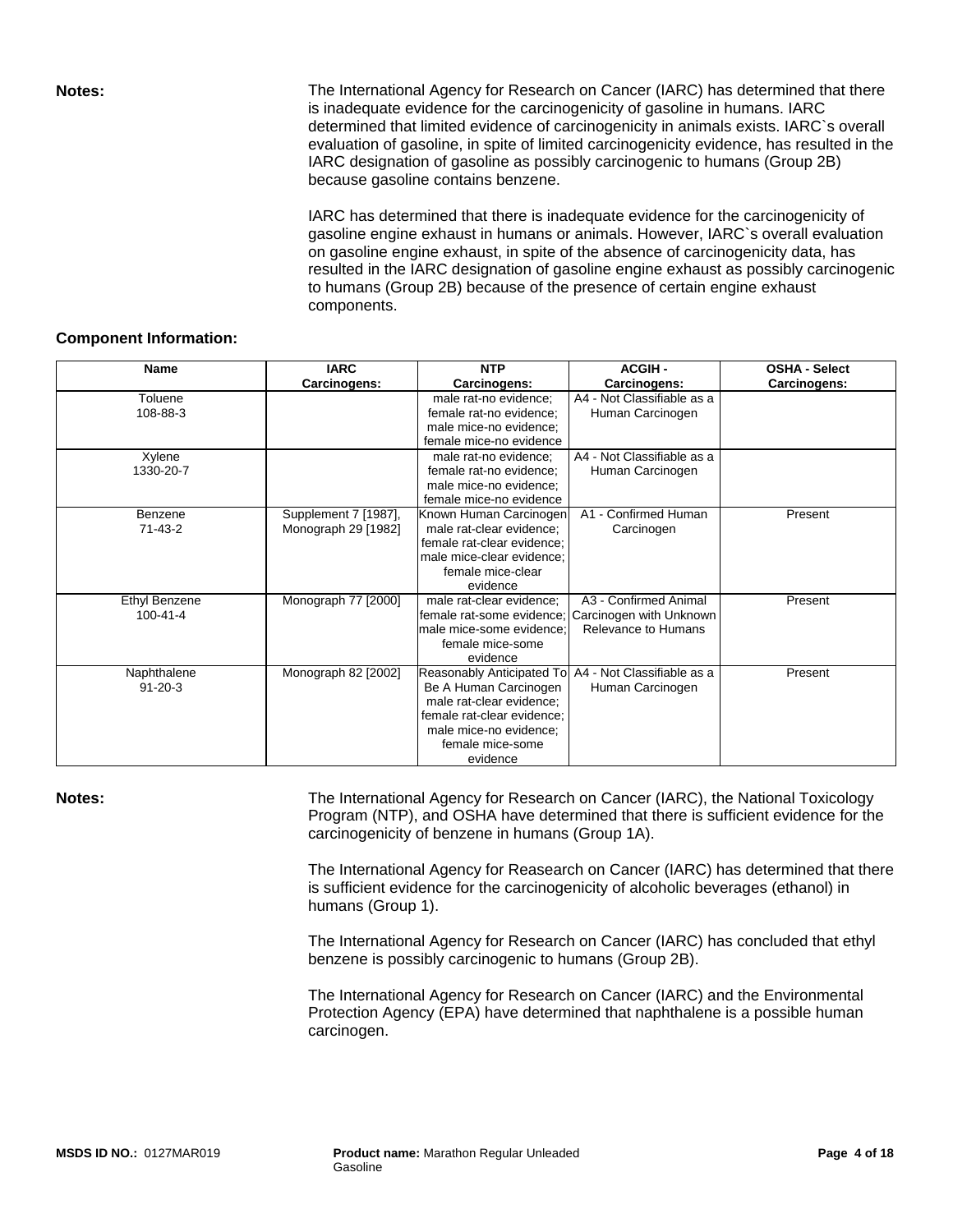# **4. FIRST AID MEASURES**

| <b>Eye Contact:</b>                                            |                                                                                                                                                                                                                                                                                                                                                                                                  |
|----------------------------------------------------------------|--------------------------------------------------------------------------------------------------------------------------------------------------------------------------------------------------------------------------------------------------------------------------------------------------------------------------------------------------------------------------------------------------|
|                                                                | Flush immediately with large amounts of water for at least 15 minutes. Eyelids<br>should be held away from the eyeball to ensure thorough rinsing. GET IMMEDIATE<br><b>MEDICAL ATTENTION.</b>                                                                                                                                                                                                    |
| <b>Skin Contact:</b>                                           |                                                                                                                                                                                                                                                                                                                                                                                                  |
|                                                                | Immediately wash exposed skin with plenty of soap and water while removing<br>contaminated clothing and shoes. Get medical attention if irritation persists.<br>Place contaminated clothing in closed container until cleaned or discarded. If<br>clothing is to be laundered, inform the person performing the operation of<br>contaminant's hazardous properties.                              |
| Ingestion:                                                     |                                                                                                                                                                                                                                                                                                                                                                                                  |
|                                                                | Do not induce vomiting because of danger of aspirating liquid into lungs, causing<br>serious damage and chemical pneumonitis. If spontaneous vomiting occurs, keep<br>head below hips to prevent aspiration and monitor for breathing difficulty.<br>Never give anything by mouth to an unconscious person. Keep affected person warm<br>and at rest.<br><b>GET IMMEDIATE MEDICAL ATTENTION.</b> |
| Inhalation:                                                    |                                                                                                                                                                                                                                                                                                                                                                                                  |
|                                                                | Remove to fresh air. If not breathing, institute rescue breathing. If breathing is<br>difficult, ensure airway is clear and give oxygen. If heart has stopped, immediately<br>begin cardiopulmonary resuscitation (CPR). Keep affected person warm and at rest.<br><b>GET IMMEDIATE MEDICAL ATTENTION.</b>                                                                                       |
| <b>NOTES TO PHYSICIAN:</b>                                     |                                                                                                                                                                                                                                                                                                                                                                                                  |
|                                                                | INHALATION: This material (or a component) sensitizes the myocardium to the<br>effects of sympathomimetic amines. Epinephrine and other sympathomimetic drugs<br>may initiate cardiac arrhythmias in individuals exposed to this material.<br>Administration of sympathomimetic drugs should be avoided.                                                                                         |
|                                                                | INGESTION: If ingested this material represents a significant aspiration and chemical<br>pneumonitis hazard. Induction of emesis is not recommended.                                                                                                                                                                                                                                             |
| <b>Medical Conditions</b><br>Aggravated<br><b>By Exposure:</b> |                                                                                                                                                                                                                                                                                                                                                                                                  |
|                                                                | blood (anemia), bone marrow,<br>blood-forming organs, skin, respiratory system, lungs, liver, kidney,                                                                                                                                                                                                                                                                                            |

# **5. FIRE FIGHTING MEASURES**

**Suitable extinguishing media:** For small fires, Class B fire extinguishing media such as CO2, dry chemical, foam (AFFF/ATC) or water spray can be used. For large fires, water spray, fog or foam (AFFF/ATC) can be used. Fire fighting should be attempted only by those who are adequately trained and equipped with proper protective equipment.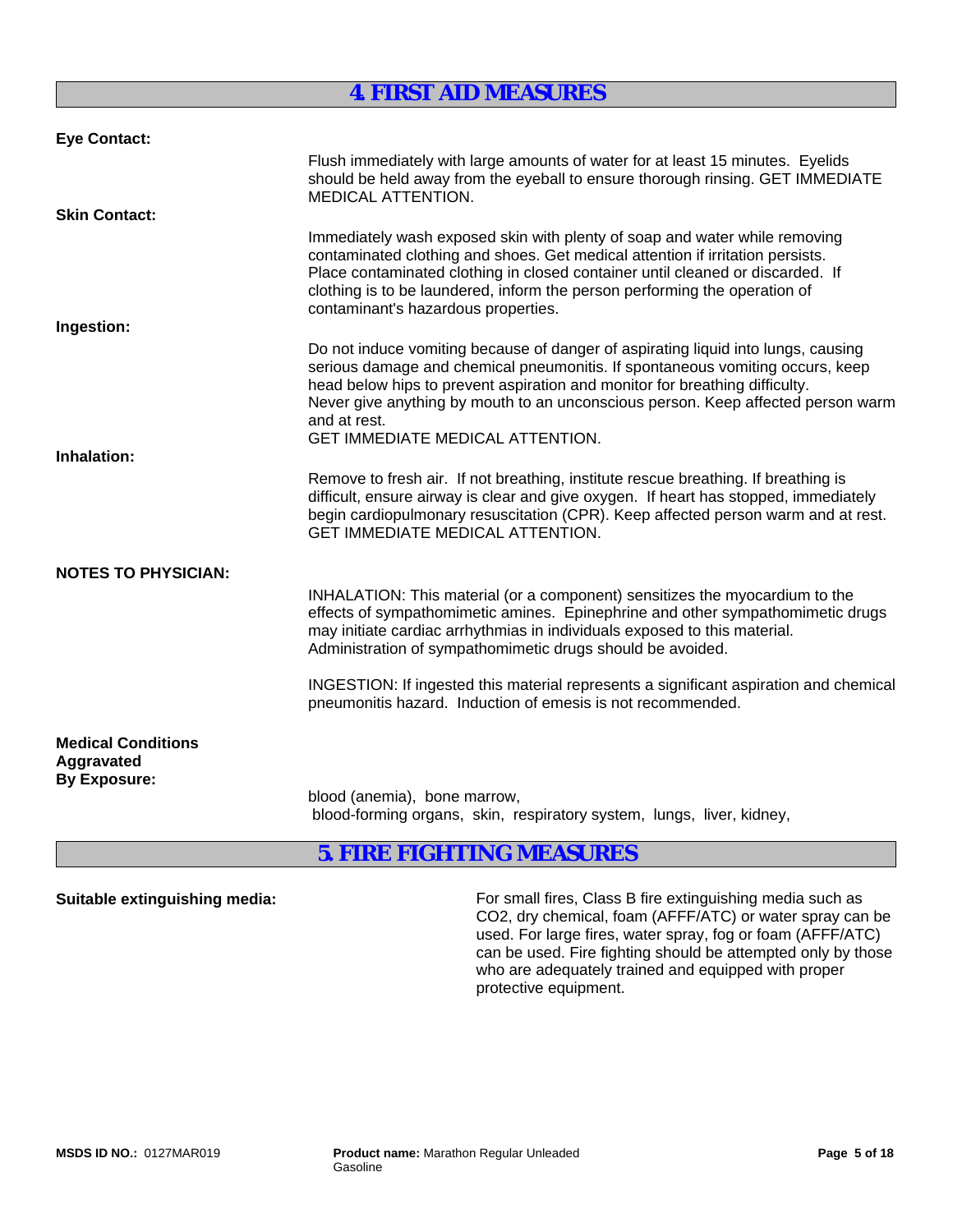## **5. FIRE FIGHTING MEASURES**

| <b>Specific hazards:</b><br>Special protective equipment for firefighters:                                                                                                  | This product has been determined to be a flammable liquid<br>per the OSHA Hazard Communication Standard, and should<br>be handled accordingly. Vapors may travel along the<br>ground or be moved by ventilation and ignited by many<br>sources such as pilot lights, sparks, electric motors, static<br>discharge, or other ignition sources at locations distant from<br>material handling. Flashback can occur along vapor trail.<br>For additional fire related information, see NFPA 30 or the<br>North American Emergency Response Guide 128.<br>Avoid using straight water streams. Water may be<br>ineffective in extinguishing low flash point fires, but can be<br>used to cool exposed surfaces. Avoid excessive water spray<br>application. Water spray and foam (AFFF/ATC) must be<br>applied carefully to avoid frothing and from as far a distance<br>as possible. Keep run-off water out of sewers and water<br>sources. |
|-----------------------------------------------------------------------------------------------------------------------------------------------------------------------------|-----------------------------------------------------------------------------------------------------------------------------------------------------------------------------------------------------------------------------------------------------------------------------------------------------------------------------------------------------------------------------------------------------------------------------------------------------------------------------------------------------------------------------------------------------------------------------------------------------------------------------------------------------------------------------------------------------------------------------------------------------------------------------------------------------------------------------------------------------------------------------------------------------------------------------------------|
| <b>Flash point:</b><br><b>Autoignition temperature:</b><br>Flammable limits in air - lower (%):<br>Flammable limits in air - upper (%):<br><b>NFPA rating:</b><br>Health: 1 | -50 F<br>CA 495 F<br>1.4<br>7.6                                                                                                                                                                                                                                                                                                                                                                                                                                                                                                                                                                                                                                                                                                                                                                                                                                                                                                         |
| Flammability: 3                                                                                                                                                             |                                                                                                                                                                                                                                                                                                                                                                                                                                                                                                                                                                                                                                                                                                                                                                                                                                                                                                                                         |

# **6. ACCIDENTAL RELEASE MEASURES**

Other: -

Instability: 0

Personal precautions: Keep public away. Isolate and evacuate area. Shut off source if safe to do so. Eliminate all ignition sources. Advise authorities and National Response Center (800- 424-8802) if the product has entered a water course or sewer. Notify local health and pollution control agencies, if appropriate. Contain liquid with sand or soil. Recover and return free product to proper containers. Use suitable absorbent materials such as vermiculite, sand, or clay to clean up residual liquids.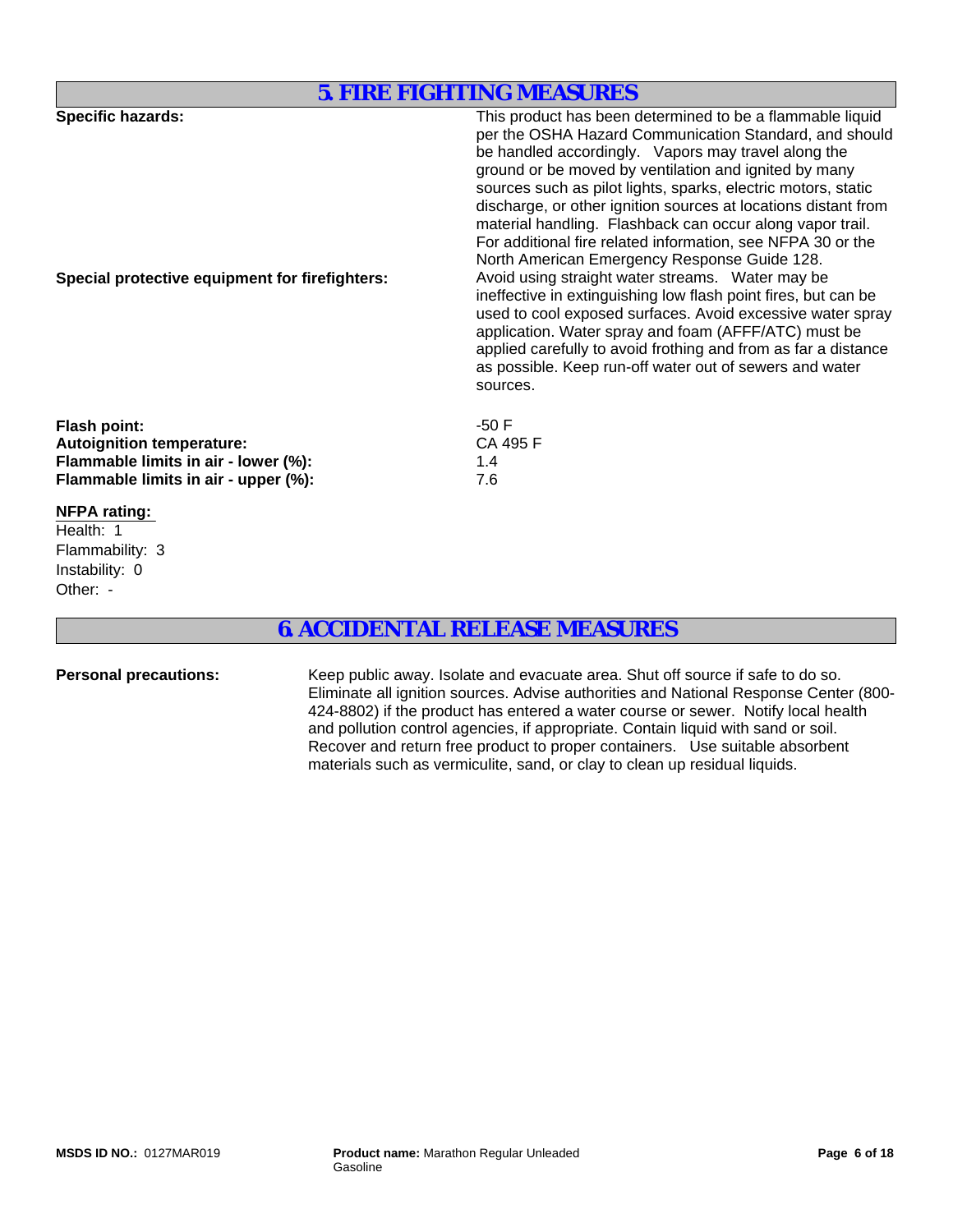# **7. HANDLING AND STORAGE**

### **Handling:**

Comply with all applicable EPA, OSHA, NFPA and consistent state and local requirements. Use appropriate grounding and bonding practices. Store in properly closed containers that are appropriately labeled and in a cool well-ventilated area. Do not expose to heat, open flames, strong oxidizers or other sources of ignition. Do not cut, drill, grind or weld on empty containers since they may contain explosive residues. Avoid skin contact. Exercise good personal hygiene including removal of soiled clothing and prompt washing with soap and water.

For use as a motor fuel only. Product should never be used as a solvent due to its flammable and potentially toxic properties. Siphoning by mouth can result in lung aspiration which can be harmful or fatal.

Portable containers of 12 gallons (45 liters) or less should never be filled while they are in or on a motor vehicle or marine craft. Static electric discharge can ignite fuel vapors when filling non-grounded containers or vehicles on trailers. Containers should be placed on the ground. The nozzle spout must be kept in contact with the container before and during the entire filling operation. Use only approved containers. A buildup of static electricity can occur upon re-entry into a vehicle during fueling especially in cold or dry climate conditions. The charge is generated by the action of dissimilar fabrics (i.e., clothing and upholstery) rubbing across each other as a person enters/exits the vehicle. A flash fire can result from this discharge if sufficient flammable vapors are present. Therefore, do not get back in your vehicle while refueling. Cellular phones and other electronic devices may have the potential to emit electrical charges (sparks). Sparks in potentially explosive atmospheres (including fueling areas such as gas stations) could cause an explosion if sufficient flammable vapors are present. Therefore, turn off cellular phones and other electronic devices when working in potentially explosive atmospheres or keep devices inside your vehicle during refueling.

# **8. EXPOSURE CONTROLS / PERSONAL PROTECTION**

## **PERSONAL PROTECTIVE EQUIPMENT**

| <b>Engineering measures:</b>   | Local or general exhaust required in an enclosed area or when there is inadequate<br>ventilation.                                                                                                                                                                                                                             |
|--------------------------------|-------------------------------------------------------------------------------------------------------------------------------------------------------------------------------------------------------------------------------------------------------------------------------------------------------------------------------|
| <b>Respiratory protection:</b> | Approved organic vapor chemical cartridge or supplied air respirators should be worn<br>for exposures to any components exceeding the TWA or STEL. Observe respirator<br>assigned protection factors (APFs) criteria cited in federal OSHA 1910.134. Self-<br>contained breathing apparatus should be used for fire fighting. |
| Skin and body protection:      | Use nitrile rubber, viton or PVA gloves for repeated or prolonged skin exposure.                                                                                                                                                                                                                                              |
| Eye protection:                | No special eye protection is normally required. Where splashing is possible, wear<br>safety glasses with side shields.                                                                                                                                                                                                        |
| <b>Hygiene measures:</b>       | No special protective clothing is normally required. Select protective clothing<br>depending on industrial operations. Use mechanical ventilation equipment that is<br>explosion-proof.                                                                                                                                       |

# **9. PHYSICAL AND CHEMICAL PROPERTIES:**

Gasoline

**Appearance:** Clear Or Colored Liquid **Physical state (Solid/Liquid/Gas):** Liquid Liquid **Substance type (Pure/Mixture):** Mixture **Color:** Clear or Colored **Colored Clear or Colored Odor:** Strong Hydrocarbon **Strong Hydrocarbon Molecular weight:** 100<br> **nH**: 100<br> **nH**: 100 **pH:** Neutral **Boiling point/range (5-95%):** 90-437 F **Melting point/range:** Not determined. **Decomposition temperature:** Not applicable. **Product name:** Marathon Regular Unleaded **Product Page 7 of 18 Page 7 of 18 Page 7 of 18**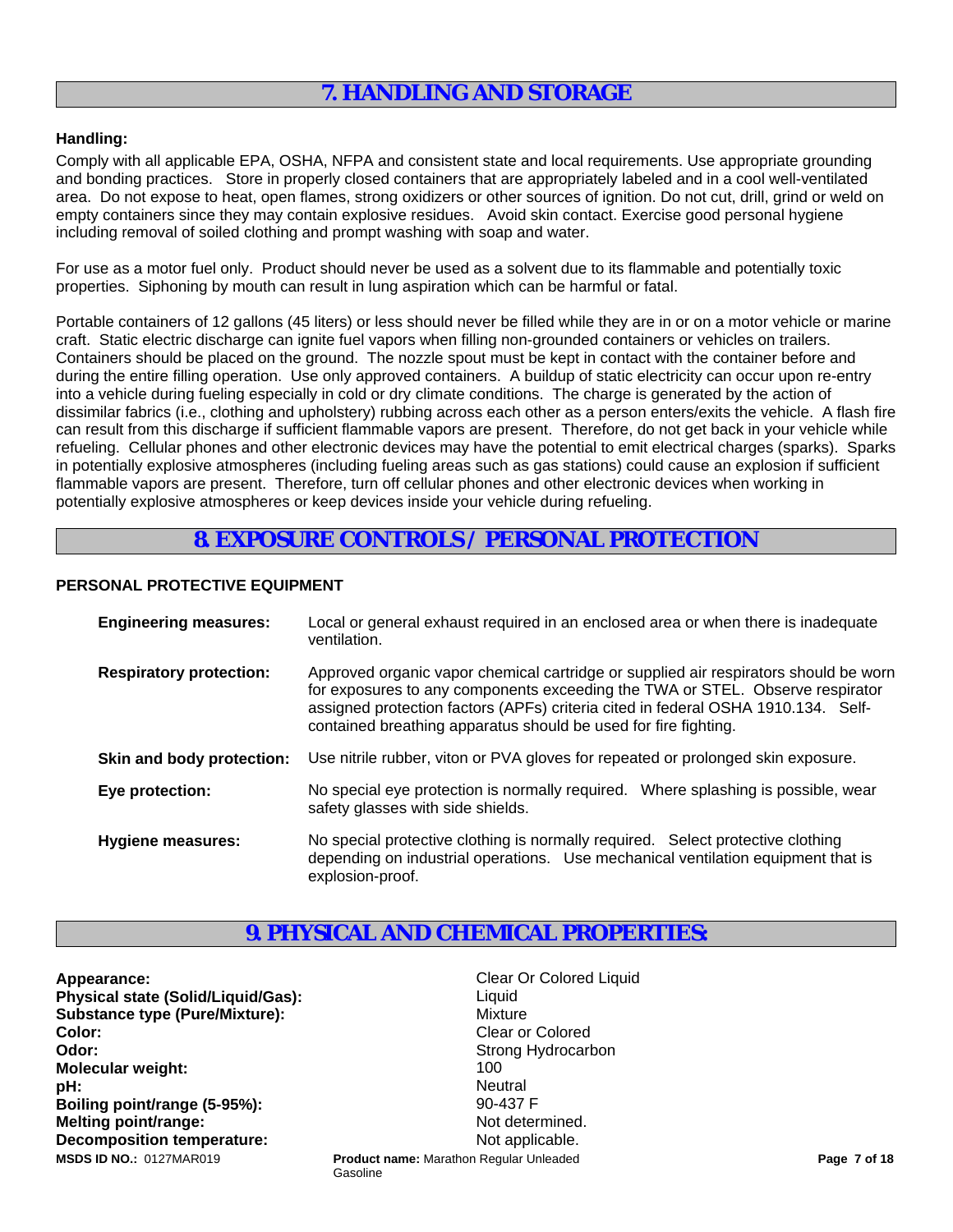# **9. PHYSICAL AND CHEMICAL PROPERTIES:**

**Specific gravity:** 0.70-0.77<br> **Density:** 5.9-6.3 lb: **Bulk density:** No data available. **Vapor density:**<br> **Vapor pressure: Vapor pressure: SACCONTENSITY: SACCONTENSITY: SACCONTENSITY: SACCONTENSITY: SACCONTENSITY: SACCONTENSITY: SACCONTENSITY: SACCONTENSITY: SACCONTENSITY: SAC Vapor pressure:** Evaporation rate:<br>
Solubility:<br>
Solubility:<br>
Negligible **Solubility: Solubility in other solvents:** No data available. **Partition coefficient (n-octanol/water):** 2.13-4.5<br>VOC content(%): 100% **VOC content(%): Viscosity:** No data available.

**Density:** 5.9-6.3 lbs/gal

# **10. STABILITY AND REACTIVITY**

**Stability:** The material is stable at 70 F, 760 mm pressure.

**Polymerization:** Will not occur.

Hazardous decomposition products: Combustion produces carbon monoxide, aldehydes, aromatic and other hydrocarbons.

**Materials to avoid:** National Bureau Strong oxidizers such as nitrates, chlorates, peroxides.

**Conditions to avoid:** Excessive heat, sources of ignition, open flame.

# **11. TOXICOLOGICAL INFORMATION**

#### **Acute toxicity:**

#### **Product information:**

| <b>Name</b>               | <b>CAS Number</b> | Inhalation:      | Dermal:           | Oral:           |
|---------------------------|-------------------|------------------|-------------------|-----------------|
| Marathon Regular Unleaded | 86290-81-5        | 10,000 ppm [Dog] | >5 ml/kg [Rabbit] | >14 ml/kg [Rat] |
| Gasoline                  |                   |                  |                   |                 |

### **Toxicology Information:**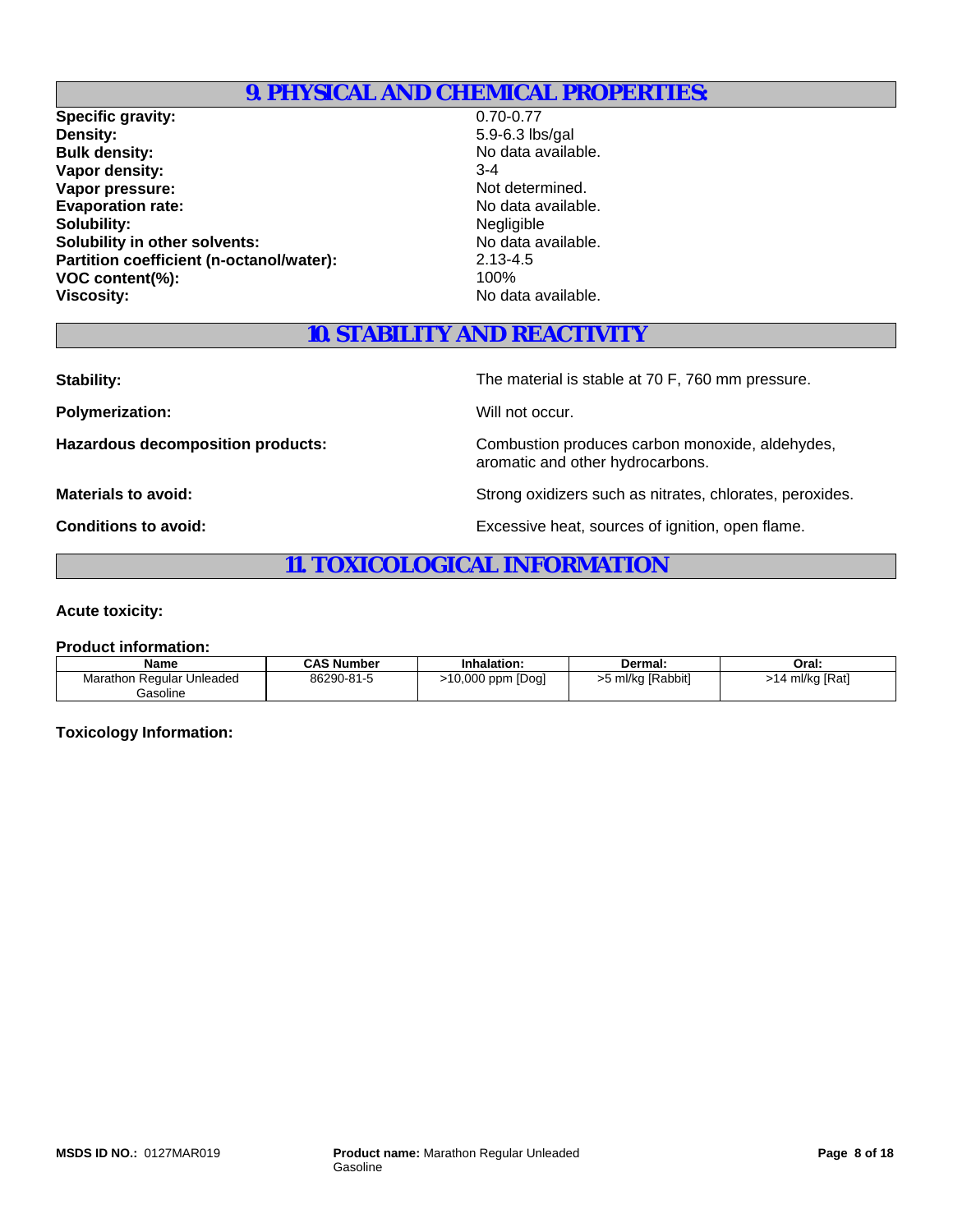BENZENE: Studies of Workers Overexposed to Benzene: Studies of workers exposed to benzene show clear evidence that overexposure can cause cancer and other diseases of the blood forming organs including Acute Myelogenous Leukemia (AML), and Aplastic Anemia (AA), an often fatal disease. Some studies suggest overexposure to benzene may also be associated with Myelodysplastic Syndrome (MDS). Findings from a Case-Control study of workers exposed to benzene was reported during the 2009 Benzene Symposium in Munich included an increase in Acute Myeloid Leukemias and Non-Hodgkins Lymphoid Neoplasms (NHLN) of the subtype follicular lymphoma (FL) in some occupational categories. Some studies of workers exposed to benzene have shown an association with increased rates of chromosome aberrations in circulating lymphocytes. One study of women workers exposed to benzene suggested a weak association with irregular menstruation. However, other studies of workers exposed to benzene have not demonstrated clear evidence of an effect on fertility or reproductive outcome in humans. Benzene can cross the placenta and affect the developing fetus. Cases of AA have been reported in the offspring of persons severely overexposed to benzene. Studies in laboratory animals indicate that prolonged, repeated exposure to high levels of benzene vapor can cause bone marrow suppression and cancer in multiple organ systems. Studies in laboratory animals show evidence of adverse effects on male reproductive organs following high levels of exposure but no significant effects on reproduction have been observed. Embryotoxicity has been reported in studies of laboratory animals but effects were limited to reduced fetal weight and minor skeletal variations. Benzene has been classified as a proven human carcinogen by OSHA and a Group 1 (Carcinogenic to Humans) material by IARC.

The current proposed IARC classification for benzene is summarized as follows: Sufficient evidence for Acute Myeloid Leukemia; limited evidence for Acute Lymphatic Leukemia, Chronic Lymphatic Leukemia, Non-Hodgkin Lymphoma, and Multiple Myeloma.

NAPHTHAS: In a large epidemiological study on over 15,000 employees at several petroleum refineries and amongst residents located near these refineries, no increased risk of kidney cancer was observed in association with gasoline exposures (a similar material). In a similar study, no increased risk of kidney cancer was observed among petroleum refinery workers, but there was a slight trend in the incidence of kidney cancers among service station employees, especially after a 30 year latency period.

ISOPARAFFINS: Studies in laboratory animals have shown that long-term exposure to similar materials (isoparaffins) can cause kidney damage and kidney cancer in male laboratory rats. However, in-depth research indicates that these findings are unique to the male rat, and that these effects are not relevant to humans.

TOLUENE: Case studies of persons abusing toluene suggest isolated incidences of adverse effects on the fetus including birth defects. Abuse of toluene at high concentrations (e.g., glue sniffing and solvent abuse) has been associated with adverse effects on the liver, kidney and nervous system, and can cause CNS depression, cardiac arrhythmias, and death. Studies of workers indicate longterm exposure may be related to impaired color vision and hearing. Some studies of workers suggest longterm exposure may be related to neurobehavioral and cognitive changes. Some of these effects have been observed in laboratory animals following repeated exposure to high levels of toluene. Several studies of workers suggest longterm exposure may be related to small increases in spontaneous abortions and changes in some gonadotropic hormones. However, the weight of evidence does not indicate toluene is a reproductive hazard to humans. Studies in laboratory animals indicate some changes in reproductive organs following high levels of exposure, but no significant effects on mating performance or reproduction were observed. Case studies of persons abusing toluene suggest isolated incidences of adverse effects on the fetus including birth defects. Findings in laboratory animals have been largely negative. Positive findings include small increases in minor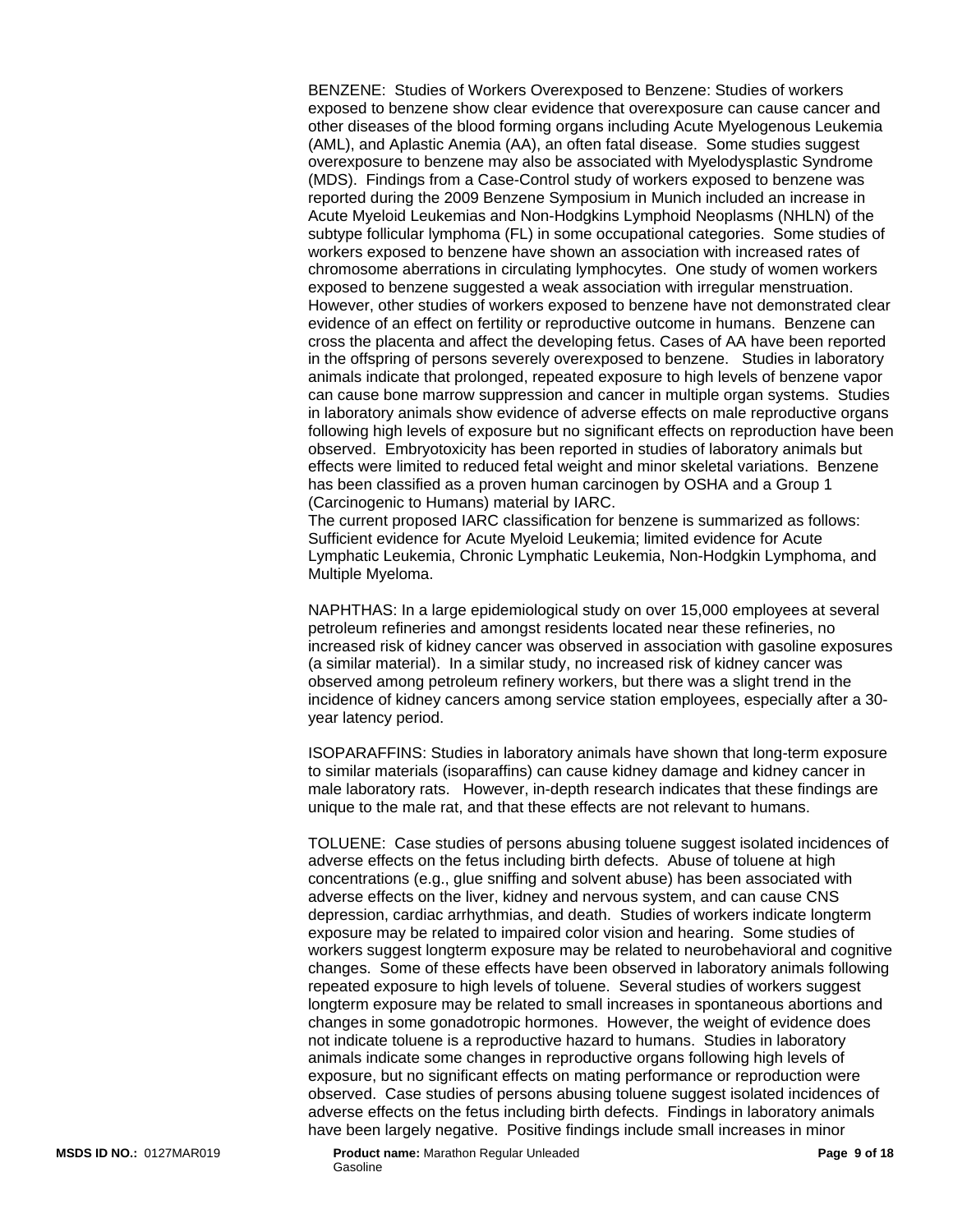skeletal and visceral malformations and developmental delays following very high levels of maternal exposure. Studies of workers indicate long-term exposure may be related to effects on the liver, kidney and blood, but these appear to be limited to changes in serum enzymes and decreased leukocyte counts. Adverse effects on the liver, kidney, thymus and nervous system were observed in animal studies following very high levels of exposure. The relevance of these findings to humans is not clear at this time.

ETHYLBENZENE: Findings from a 2-year inhalation study in rodents conducted by NTP were as follows: Effects were observed only at the highest exposure level (750 ppm). At this level the incidence of renal tumors was elevated in male rats (tubular carcinomas) and female rats (tubular adenomas). The incidence of tumors was also elevated in male mice (alveolar and bronchiolar carcinomas) and female mice (hepatocellular carcinomas). IARC has classified ethyl benzene as "possibly carcinogenic to humans" (Group 2B). Studies in laboratory animals indicate some evidence of post-implantation deaths following high levels of maternal exposure. The relevance of these findings to humans is not clear at this time. Studies in laboratory animals indicate limited evidence of renal malformations, resorptions, and developmental delays following high levels of maternal exposure. The relevance of these findings to humans is not clear at this time. Studies in laboratory animals have demonstrated evidence of ototoxicity (hearing loss) following exposure levels as low as 300 ppm for 5 days. Studies in laboratory animals indicate some evidence of adverse effects on the liver, kidney, thyroid, and pituitary gland.

XYLENES, ALL ISOMERS: Overexposure to xylene may cause upper respiratory tract irritation, headache, cyanosis, blood serum changes, CNS damage and narcosis. Effects may be increased by the use of alcoholic beverages. Evidence of liver and kidney impairment were reported in workers recovering from a gross overexposure. Effects from Prolonged or Repeated Exposure: Impaired neurological function was reported in workers exposed to solvents including xylene. Studies in laboratory animals have shown evidence of impaired hearing following high levels of exposure. Studies in laboratory animals suggest some changes in reproductive organs following high levels of exposure but no significant effects on reproduction were observed. Studies in laboratory animals indicate skeletal and visceral malformations, developmental delays, and increased fetal resorptions following extremely high levels of maternal exposure. The relevance of these observations to humans is not clear at this time. Adverse effects on the liver, kidney, bone marrow (changes in blood cell parameters) were observed in laboratory animals following high levels of exposure. The relevance of these observations to humans is not clear at this time.

C9 AROMATIC HYDROCARBONS: A developmental inhalation study was conducted in laboratory mice. Increased implantation losses, reduced fetal weights, delayed ossification and an increased incidence of cleft palate were observed at the highest exposure level (1,500 ppm). This exposure level was extremely toxic to pregnant female mice (44% mortality). Reduced fetal body weights were also observed at 500 ppm. A multi-generation reproduction inhalation study was conducted in laboratory rats. Reductions in pup weights, pup weight gain, litter size, and pup survival were observed at 1,500 ppm, an exposure level at which significant maternal toxicity was observed. Reduced pup weight gain was also observed at 500 ppm.

NAPHTHALENE: Severe jaundice, neurotoxicity (kernicterus) and fatalities have been reported in young children and infants as a result of hemolytic anemia from overexposure to naphthalene. Persons with Glucose 6-phosphate dehydrogenase (G6PD) deficiency are more prone to the hemolytic effects of naphthalene. Adverse effects on the kidney have been reported in persons overexposed to naphthalene but these effects are believed to be a consequence of hemolytic anemia, and not a direct effect. Hemolytic anemia has been observed in laboratory animals exposed to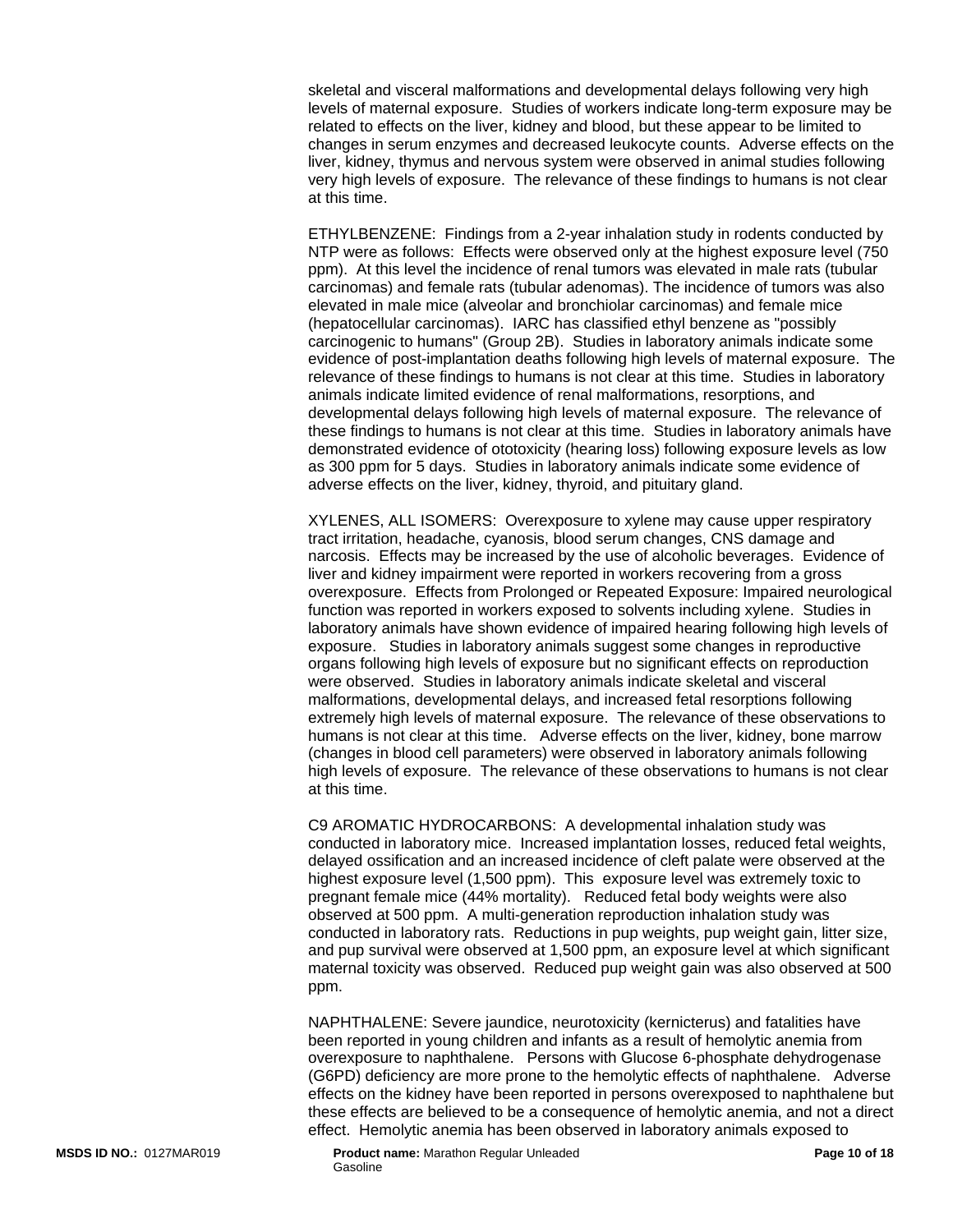naphthalene. Laboratory rodents exposed to naphthalene vapor for 2 years (lifetime studies) developed non-neoplastic and neoplastic tumors and inflammatory lesions of the nasal and respiratory tract. Cataracts and other adverse effects on the eye have been observed in laboratory animals exposed to high levels of naphthalene. Findings from a large number of bacterial and mammalian cell mutation assays have been negative. A few studies have shown chromosomal effects (elevated levels of Sister Chromatid Exchange or chromosomal aberrations) in vitro. Naphthalene has been classified as Possibly Carcinogenic to Humans (2B) by IARC, based on findings from studies in laboratory animals.

N-HEXANE: Long-term or repeated exposure to n-hexane can cause peripheral nerve damage. Initial symptoms are numbness of the fingers and toes. Also, motor weakness can occur in the digits, but may also involve muscles of the arms, thighs and forearms. The onset of these symptoms may be delayed for several months to a year after the beginning of exposure. Testicular atrophy and partial to full loss of the germ cell line were observed in sub-chronic high-dose inhalation studies of laboratory rodents. These effects appeared irreversible. Rodent reproduction studies have shown evidence of reduced fetal weight but no frank malformations.

PENTANES: Studies of pentane isomers in laboratory animals indicate exposure to extremely high levels (roughly 10 vol.%) may induce cardiac arrhythmias (irregular heartbeats) which may be serious or fatal.

CARBON MONOXIDE: is a chemical asphyxiant with no warning properties (such as odor). At 400-500 ppm for 1 hour headache and dyspnea may occur. If activity is increased, symptoms of overexposure may include nausea, irritability, increased respiration, tinnitus, sweating, chest pain, confusion, impaired judgement, dizziness, weakness, drowsiness, ataxia, irregular heart beat, cyanosis and pallor. Levels in excess of 1000 ppm can result in collapse, loss of conciousness, respiratory failure and death. Extremely high concentrations (12,800 ppm) can cause immediate unconsciousness and death in 1-3 minutes. Repeated anoxia can lead to central nervous system damage and peripheral neuropathy, with loss of sensation in the fingers, amnesia, and mental deterioration and possible congestive heart failure. Damage may also occur to the fetus, lung, liver, kidney, spleen, cardiovascular system and other organs.

COMBUSTION ENGINE EXHAUST: Chronic inhalation studies of gasoline engine exhaust in mice, rats and hamsters did not produce any carcinogenic effects. Condensates/extracts of gasoline engine exhaust produced an increase in tumors compared to controls when testing by skin painting, subcutaneous injection, intratracheal instillation or implantation into the lungs.

Altered mental state, drowsiness, peripheral motor neuropathy, irreversible brain damage (so-called Petrol Sniffers Encephalopathy), delirium, seizures, and sudden death have been reported from repeated overexposure to some hydrocarbon solvents, naphthas, and gasoline.

#### **TARGET ORGANS:** central nervous system, brain, peripheral nervous system, auditory system, respiratory system, mucous membranes, lungs, skin, eyes, heart, blood bloodforming organs, bone marrow, reproductive organs, testes, immune system, lymphatics, thymus, thyroid, pituitary gland,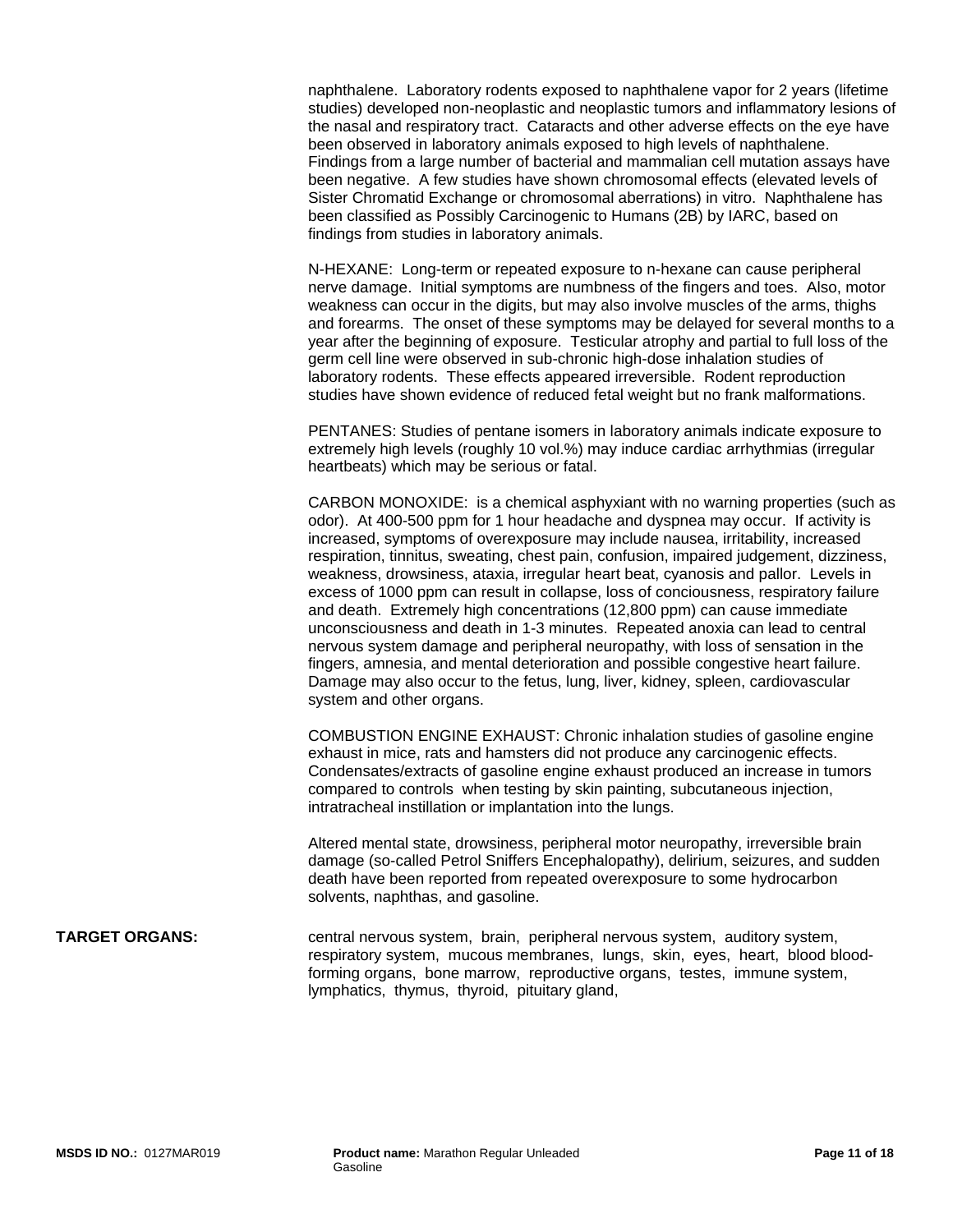# **12. ECOTOXICOLOGICAL INFORMATION**

| <b>Mobility:</b>                   | May partition into air, soil and water.             |
|------------------------------------|-----------------------------------------------------|
| <b>Ecotoxicity:</b>                | Toxic to aquatic organisms.                         |
| <b>Bioaccummulation:</b>           | Not expected to bioaccumulate in aquatic organisms. |
| <b>Persistance/Biodegradation:</b> | Readily biodegradable in the environment.           |

# **13. DISPOSAL CONSIDERATIONS**

**Cleanup Considerations:** This product as produced is not specifically listed as an EPA RCRA hazardous waste according to federal regulations (40 CFR 261). However, when discarded or disposed of, it may meet the criteria of an "characteristic" hazardous waste. This product could also contain benzene at >0.5 ppm and could exhibit the characteristics of "toxicity" as determined by the toxicity characteristic leaching procedure (TCLP). This material could become a hazardous waste if mixed or contaminated with a hazardous waste or other substance(s). It is the responsibility of the user to determine if disposal material is hazardous according to federal, state and local regulations.

**14. TRANSPORT INFORMATION**

## **49 CFR 172.101:**

### **DOT:**

 **Transport Information:** This material when transported via US commerce would be regulated by DOT Regulations.

| Gasoline       |
|----------------|
| <b>UN 1203</b> |
| 3              |
|                |
| Not appli      |
|                |

**UN 1203** 

**Not applicable.** 

**Proper shipping name:** Gasoline  **UN/Identification No:** UN 1203

**Hazard Class:** 3 **Packing group:** III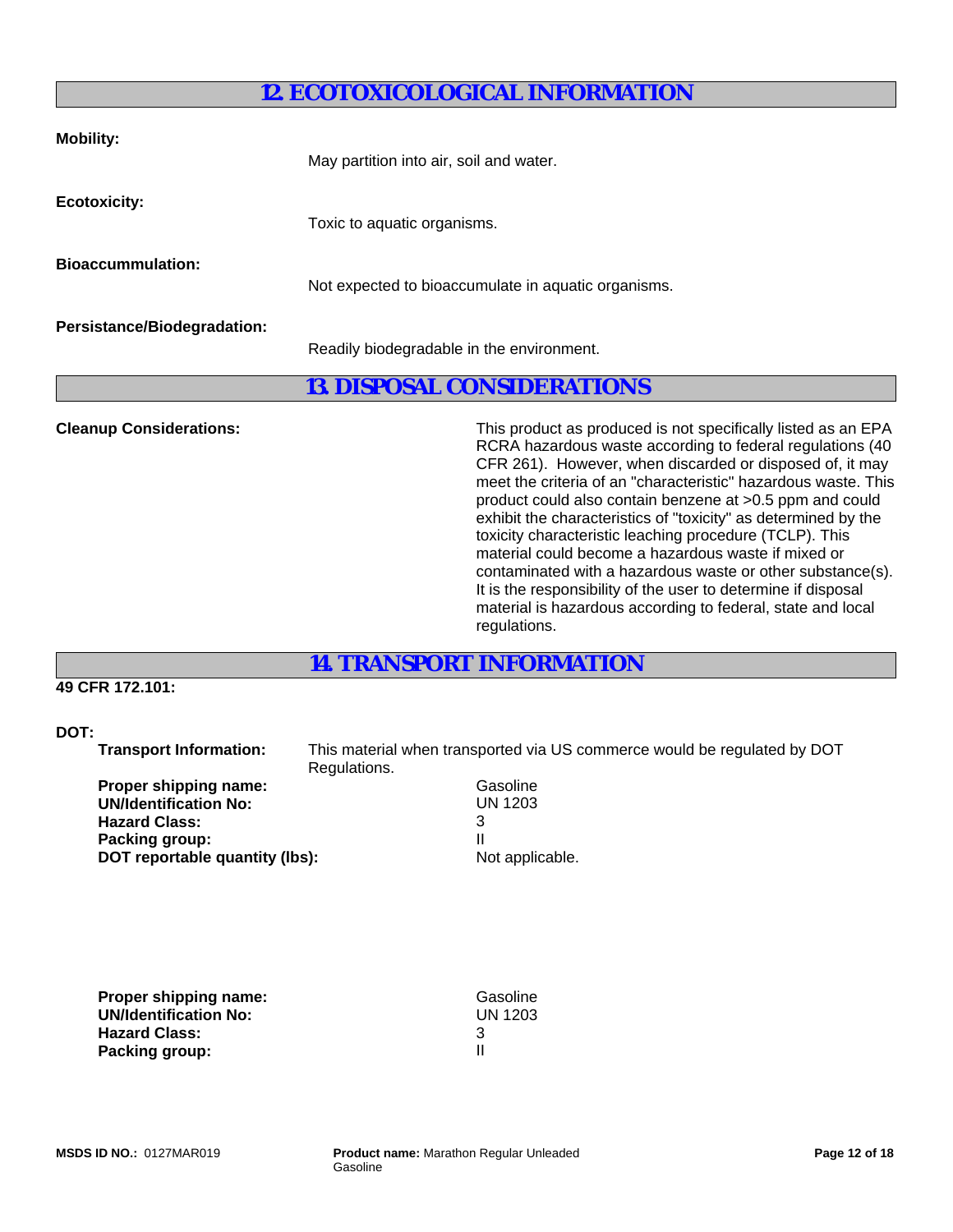# **15. REGULATORY INFORMATION**

### **US Federal Regulatory Information:**

US TSCA Chemical Inventory Section 8(b): This product and/or its components are listed on the TSCA Chemical Inventory.

OSHA Hazard Communication Standard: This product has been evaluated and determined to be hazardous as defined in OSHA's Hazard Communication Standard.

#### **EPA Superfund Amendment & Reauthorization Act (SARA):**

**SARA Section 302:** This product contains the following component(s) that have been listed on EPA's Extremely Hazardous Substance (EHS) List:

| Name                     | <b>CERCLA/SARA - Section 302 Extremely Hazardous Substances and TPQs</b> |
|--------------------------|--------------------------------------------------------------------------|
| Saturated Hydrocarbons   | <b>NA</b>                                                                |
| Aromatic Hydrocarbons    | <b>NA</b>                                                                |
| Unsaturated Hydrocarbons | <b>NA</b>                                                                |
| Toluene                  | <b>NA</b>                                                                |
| Xvlene                   | <b>NA</b>                                                                |
| 1,2,4-Trimethylbenzene   | <b>NA</b>                                                                |
| Benzene                  | <b>NA</b>                                                                |
| Hexane                   | <b>NA</b>                                                                |
| Ethyl Benzene            | <b>NA</b>                                                                |
| Naphthalene              | <b>NA</b>                                                                |

**SARA Section 304:** This product contains the following component(s) identified either as an EHS or a CERCLA Hazardous substance which in case of a spill or release may be subject to SARA reporting requirements:

| Name                     | <b>CERCLA/SARA - Hazardous Substances and their Reportable Quantities</b> |  |
|--------------------------|---------------------------------------------------------------------------|--|
| Saturated Hydrocarbons   | <b>NA</b>                                                                 |  |
| Aromatic Hydrocarbons    | <b>NA</b>                                                                 |  |
| Unsaturated Hydrocarbons | <b>NA</b>                                                                 |  |
| Toluene                  | $= 454$ kg final RQ                                                       |  |
| Xylene                   | $= 100$ lb final RQ                                                       |  |
|                          | $= 45.4$ kg final RQ                                                      |  |
| 1,2,4-Trimethylbenzene   | <b>NA</b>                                                                 |  |
| Benzene                  | $= 10$ lb final RQ                                                        |  |
|                          | $= 4.54$ kg final RQ                                                      |  |
| Hexane                   | $= 2270$ kg final RQ                                                      |  |
|                          | $= 5000$ lb final RQ                                                      |  |
| Ethyl Benzene            | $= 1000$ lb final RQ                                                      |  |
| $= 454$ kg final RQ      |                                                                           |  |
| Naphthalene              | $= 100$ lb final RQ                                                       |  |
|                          | $= 45.4$ kg final RQ                                                      |  |

**SARA Section 311/312** The following EPA hazard categories apply to this product:

Acute Health Hazard Chronic Health Hazard Fire Hazard

**SARA Section 313:** This product contains the following component(s) that may be subject to reporting on the Toxic Release Inventory (TRI) From R:

| <b>Name</b>              | <b>CERCLA/SARA 313 Emission reporting:</b> |  |
|--------------------------|--------------------------------------------|--|
| Saturated Hydrocarbons   | None                                       |  |
| Aromatic Hydrocarbons    | None                                       |  |
| Unsaturated Hydrocarbons | None                                       |  |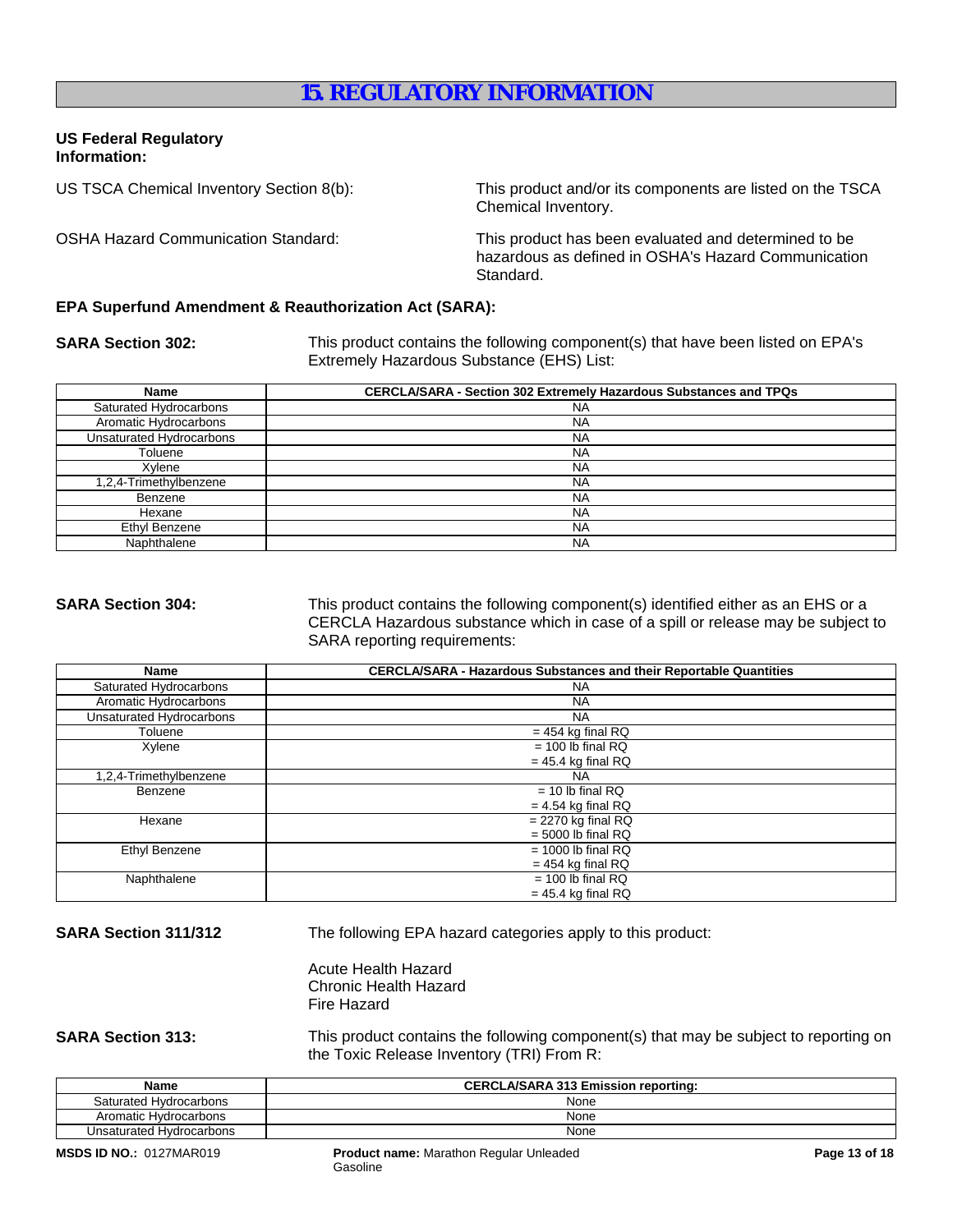| Name                   | <b>CERCLA/SARA 313 Emission reporting:</b> |  |
|------------------------|--------------------------------------------|--|
| Toluene                | $= 1.0$ % de minimis concentration         |  |
| Xvlene                 | $= 1.0$ % de minimis concentration         |  |
| 1,2,4-Trimethylbenzene | $= 1.0$ % de minimis concentration         |  |
| Benzene                | $= 0.1$ % de minimis concentration         |  |
| Hexane                 | $= 1.0$ % de minimis concentration         |  |
| Ethyl Benzene          | $= 0.1$ % de minimis concentration         |  |
| Naphthalene            | $= 0.1$ % de minimis concentration         |  |
|                        |                                            |  |

#### **State and Community Right-To-Know Regulations:**

The following component(s) of this material are identified on the regulatory lists below:

# Saturated Hydrocarbons

| Louisiana Right-To-Know:                                 | Not Listed        |
|----------------------------------------------------------|-------------------|
| California Proposition 65:                               | Not Listed        |
| New Jersey Right-To-Know:                                | Not Listed.       |
| Pennsylvania Right-To-Know:                              | Not Listed.       |
| Massachusetts Right-To Know:                             | Not Listed.       |
| Florida substance List:                                  | Not Listed.       |
| Rhode Island Right-To-Know:                              | Not Listed        |
| Michigan critical materials register list:               | Not Listed.       |
| Massachusetts Extraordinarily Hazardous                  | Not Listed        |
| Substances:                                              |                   |
| California - Regulated Carcinogens:                      | <b>Not Listed</b> |
| Pennsylvania RTK - Special Hazardous<br>Substances:      | <b>Not Listed</b> |
| New Jersey - Special Hazardous Substances:               | Not Listed        |
| New Jersey - Environmental Hazardous<br>Substances List: | <b>Not Listed</b> |
| Illinois - Toxic Air Contaminants                        | Not Listed        |
| New York - Reporting of Releases Part 597 -              | <b>Not Listed</b> |
| List of Hazardous Substances:                            |                   |
| Aromatic Hydrocarbons                                    |                   |
| Louisiana Right-To-Know:                                 | Not Listed        |
| California Proposition 65:                               | Not Listed        |
| New Jersey Right-To-Know:                                | Not Listed.       |
| Pennsylvania Right-To-Know:                              | Not Listed.       |
| Massachusetts Right-To Know:                             | Not Listed.       |
| Florida substance List:                                  | Not Listed.       |
| Rhode Island Right-To-Know:                              | Not Listed        |
| Michigan critical materials register list:               | Not Listed.       |
| Massachusetts Extraordinarily Hazardous                  | Not Listed        |
| Substances:                                              |                   |
| California - Regulated Carcinogens:                      | Not Listed        |
| Pennsylvania RTK - Special Hazardous<br>Substances:      | <b>Not Listed</b> |
| New Jersey - Special Hazardous Substances:               | Not Listed        |
| New Jersey - Environmental Hazardous                     | <b>Not Listed</b> |
| Substances List:                                         |                   |
| Illinois - Toxic Air Contaminants                        | Not Listed        |
| New York - Reporting of Releases Part 597 -              | <b>Not Listed</b> |
| List of Hazardous Substances:                            |                   |
| <b>Unsaturated Hydrocarbons</b>                          |                   |
| Louisiana Right-To-Know:                                 | Not Listed        |
| California Proposition 65:                               | Not Listed        |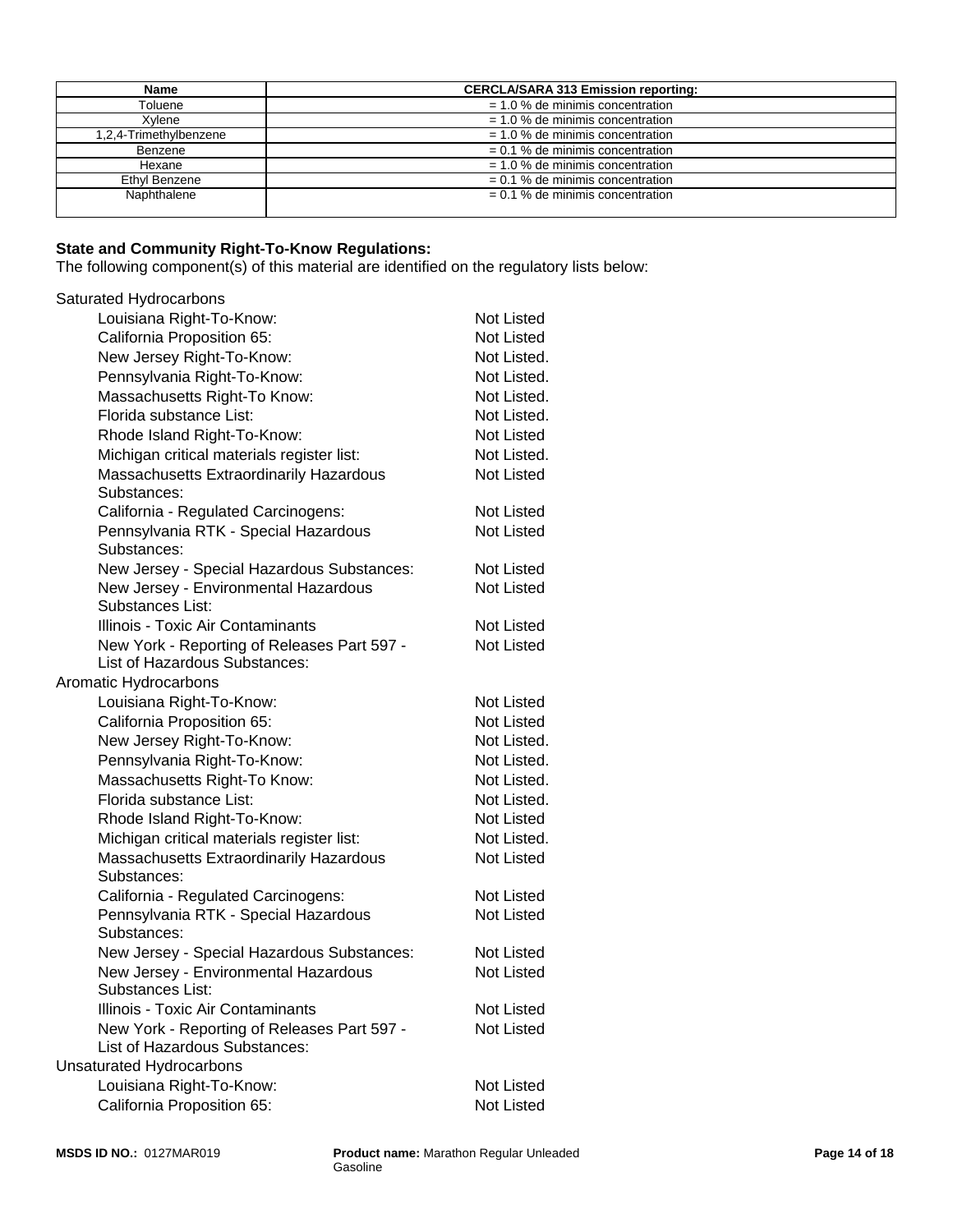|         | Saturated Hydrocarbons                                   |                                                |
|---------|----------------------------------------------------------|------------------------------------------------|
|         | New Jersey Right-To-Know:                                | Not Listed.                                    |
|         | Pennsylvania Right-To-Know:                              | Not Listed.                                    |
|         | Massachusetts Right-To Know:                             | Not Listed.                                    |
|         | Florida substance List:                                  | Not Listed.                                    |
|         | Rhode Island Right-To-Know:                              | Not Listed                                     |
|         | Michigan critical materials register list:               | Not Listed.                                    |
|         | Massachusetts Extraordinarily Hazardous                  | <b>Not Listed</b>                              |
|         | Substances:                                              |                                                |
|         | California - Regulated Carcinogens:                      | Not Listed                                     |
|         | Pennsylvania RTK - Special Hazardous<br>Substances:      | <b>Not Listed</b>                              |
|         | New Jersey - Special Hazardous Substances:               | <b>Not Listed</b>                              |
|         | New Jersey - Environmental Hazardous<br>Substances List: | <b>Not Listed</b>                              |
|         | Illinois - Toxic Air Contaminants                        | Not Listed                                     |
|         | New York - Reporting of Releases Part 597 -              | <b>Not Listed</b>                              |
|         | List of Hazardous Substances:                            |                                                |
| Toluene |                                                          |                                                |
|         | Louisiana Right-To-Know:                                 | <b>Not Listed</b>                              |
|         | California Proposition 65:                               | developmental toxicity, initial date 1/1/91    |
|         | New Jersey Right-To-Know:                                | sn 1866                                        |
|         | Pennsylvania Right-To-Know:                              | Environmental hazard                           |
|         | Massachusetts Right-To Know:                             | Present                                        |
|         | Florida substance List:                                  | Not Listed.                                    |
|         | Rhode Island Right-To-Know:                              | Toxic (skin); Flammable (skin)                 |
|         | Michigan critical materials register list:               | = 100 lb Annual usage threshold                |
|         | Massachusetts Extraordinarily Hazardous<br>Substances:   | <b>Not Listed</b>                              |
|         | California - Regulated Carcinogens:                      | <b>Not Listed</b>                              |
|         | Pennsylvania RTK - Special Hazardous<br>Substances:      | <b>Not Listed</b>                              |
|         | New Jersey - Special Hazardous Substances:               | flammable - third degree; teratogen            |
|         | New Jersey - Environmental Hazardous<br>Substances List: | SN 1866 TPQ 500 lb                             |
|         | Illinois - Toxic Air Contaminants                        | Present                                        |
|         | New York - Reporting of Releases Part 597 -              | $= 1 lb RQ$ land/water                         |
|         | List of Hazardous Substances:                            | $= 1000$ lb RQ<br>air                          |
| Xylene  |                                                          |                                                |
|         | Louisiana Right-To-Know:                                 | Not Listed                                     |
|         | California Proposition 65:                               | Not Listed                                     |
|         | New Jersey Right-To-Know:                                | sn 2014                                        |
|         | Pennsylvania Right-To-Know:                              | Environmental hazard                           |
|         | Massachusetts Right-To Know:                             | Present                                        |
|         | Florida substance List:                                  | Not Listed.                                    |
|         | Rhode Island Right-To-Know:                              | Toxic (skin); Flammable (skin)                 |
|         | Michigan critical materials register list:               | = 100 lb Annual usage threshold<br>all isomers |
|         | Massachusetts Extraordinarily Hazardous                  | <b>Not Listed</b>                              |
|         | Substances:                                              |                                                |
|         | California - Regulated Carcinogens:                      | Not Listed                                     |
|         | Pennsylvania RTK - Special Hazardous<br>Substances:      | <b>Not Listed</b>                              |
|         | New Jersey - Special Hazardous Substances:               | flammable - third degree                       |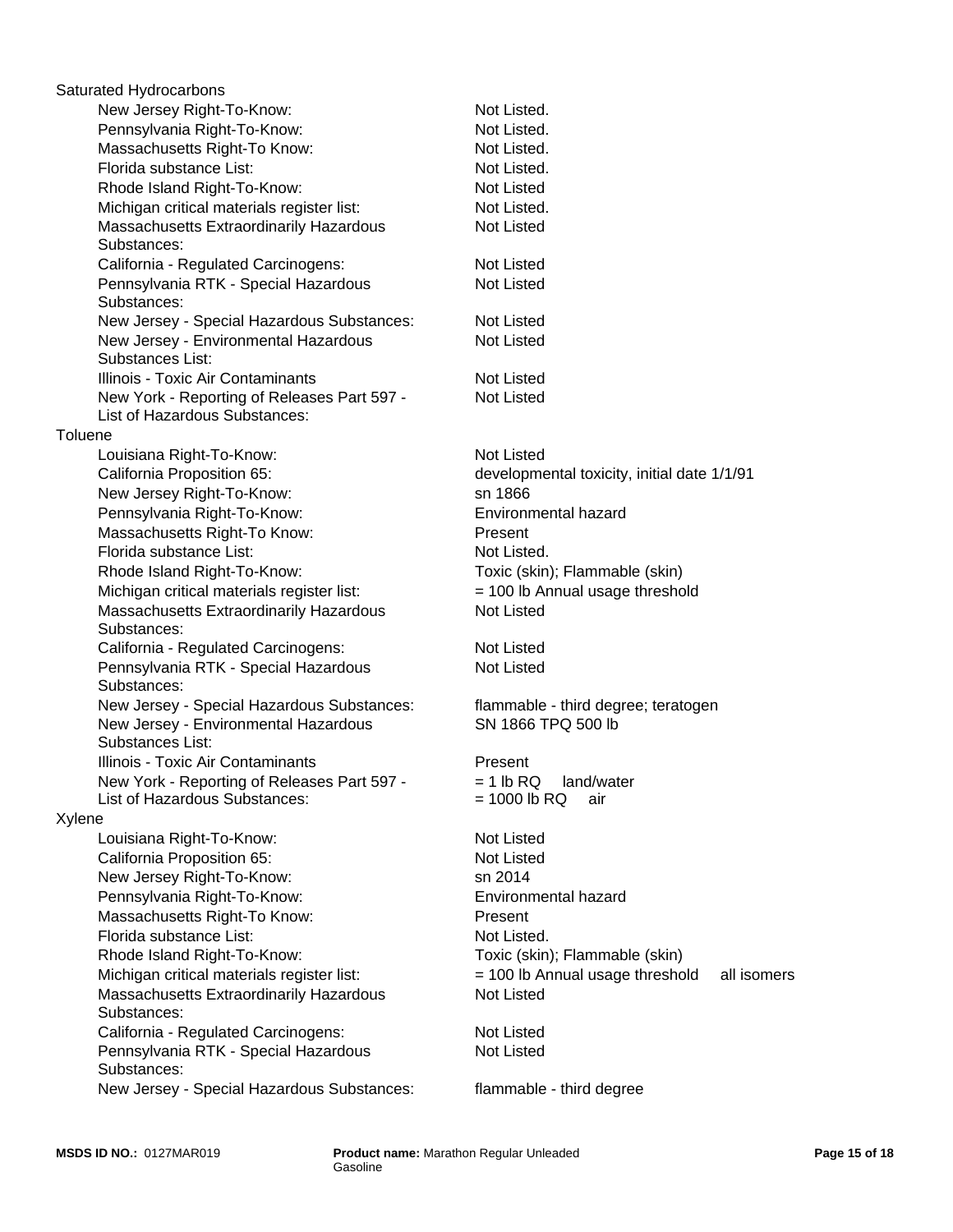New Jersey - Environmental Hazardous Substances List: Illinois - Toxic Air Contaminants **Present** New Jersey Right-To-Know: sn 2716 New York - Reporting of Releases Part 597 - List of Hazardous Substances: New Jersey - Environmental Hazardous Substances List: Benzene Pennsylvania Right-To-Know: Louisiana Right-To-Know: Not Listed New York - Reporting of Releases Part 597 - List of Hazardous Substances: California Proposition 65: carcinogen, initial date 2/27/87 New Jersey Right-To-Know: sn 0197 Massachusetts Right-To Know: Nassachusetts Right-To Know: Massachusetts Right-To Know: Carcinogen; Extraordinarily hazardous Florida substance List: Not Listed. Florida substance List: Not Listed. 1,2,4-Trimethylbenzene Michigan critical materials register list:  $= 100$  lb Annual usage threshold Rhode Island Right-To-Know: Massachusetts Extraordinarily Hazardous Substances: Saturated Hydrocarbons California - Regulated Carcinogens: Not Listed Pennsylvania RTK - Special Hazardous Substances: Michigan critical materials register list: Not Listed. New Jersey - Environmental Hazardous Substances List: Louisiana Right-To-Know: Illinois - Toxic Air Contaminants **Present** Massachusetts Extraordinarily Hazardous Substances: New York - Reporting of Releases Part 597 - List of Hazardous Substances: Hexane California - Regulated Carcinogens: Louisiana Right-To-Know: Not Listed Illinois - Toxic Air Contaminants California Proposition 65: Not Listed New Jersey Right-To-Know: sn 1340 Pennsylvania RTK - Special Hazardous Substances: Pennsylvania Right-To-Know: Present California Proposition 65: Massachusetts Right-To Know: Present New Jersey - Special Hazardous Substances:

SN 2716 TPQ 500 lb Not Listed Environmental hazard developmental toxicity, initial date 12/26/97 male reproductive toxicity, initial date 12/26/97  $= 1$  lb RQ land/water  $= 1000$  lb RQ air Pennsylvania Right-To-Know: Environmental hazard; Special hazardous substance SN 2014 TPQ 500 lb Rhode Island Right-To-Know: Toxic (skin); Flammable (skin); Carcinogen (skin) carcinogen; extraordinarily hazardous **Toxic** Present New Jersey - Special Hazardous Substances: carcinogen; flammable - third degree; mutagen; teratogen SN 0197 TPQ 500 lb Not Listed Not Listed Not Listed Present Not Listed Not Listed Not Listed

> $= 1$  lb RQ land/water  $= 10$  lb RQ air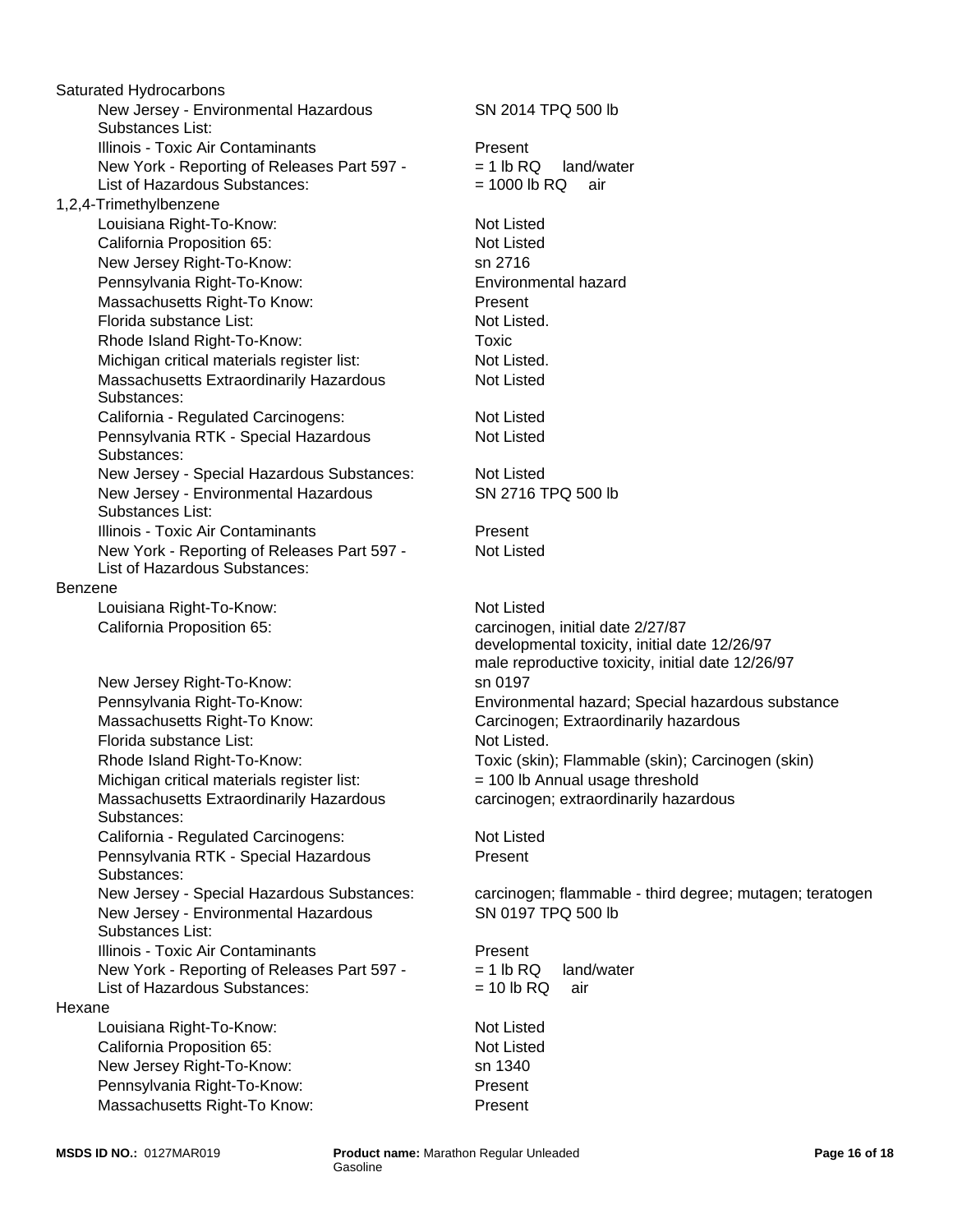Pennsylvania RTK - Special Hazardous Substances: Florida substance List: Not Listed. Rhode Island Right-To-Know: Toxic; Flammable New Jersey - Special Hazardous Substances: Michigan critical materials register list: Not Listed. Florida substance List: Massachusetts Extraordinarily Hazardous Substances: California - Regulated Carcinogens: Not Listed New Jersey - Environmental Hazardous Substances List: Pennsylvania RTK - Special Hazardous Substances: Michigan critical materials register list: Not Listed. New Jersey - Special Hazardous Substances: carcinogen; flammable - third degree New Jersey - Environmental Hazardous Substances List: Illinois - Toxic Air Contaminants **Present** Illinois - Toxic Air Contaminants **Present**  New York - Reporting of Releases Part 597 - List of Hazardous Substances: New York - Reporting of Releases Part 597 - List of Hazardous Substances: Naphthalene Louisiana Right-To-Know: Not Listed Massachusetts Extraordinarily Hazardous Substances: California Proposition 65: carcinogen, initial date 4/19/02 Ethyl Benzene New Jersey Right-To-Know: sn 1322 Saturated Hydrocarbons Pennsylvania Right-To-Know: Environmental hazard Louisiana Right-To-Know: Not Listed Massachusetts Right-To Know: Present Florida substance List: Not Listed. Rhode Island Right-To-Know: Toxic; Flammable California Proposition 65: carcinogen, initial date 6/11/04 Michigan critical materials register list: Not Listed. California - Regulated Carcinogens: Not Listed Massachusetts Extraordinarily Hazardous Substances: New Jersey Right-To-Know: California - Regulated Carcinogens: Not Listed Pennsylvania RTK - Special Hazardous Substances: Rhode Island Right-To-Know: Pennsylvania Right-To-Know: Environmental hazard Massachusetts Right-To Know:

New Jersey - Special Hazardous Substances: carcinogen

Present Not Listed flammable - third degree Not Listed SN 1340 TPQ 500 lb Not Listed SN 0851 TPQ 500 lb Not Listed.  $= 1$  lb RQ land/water  $= 1000$  lb RQ air  $= 1$  lb RQ air  $= 1$  lb RQ land/water Not Listed Not Listed sn 0851 Toxic; Flammable

Not Listed